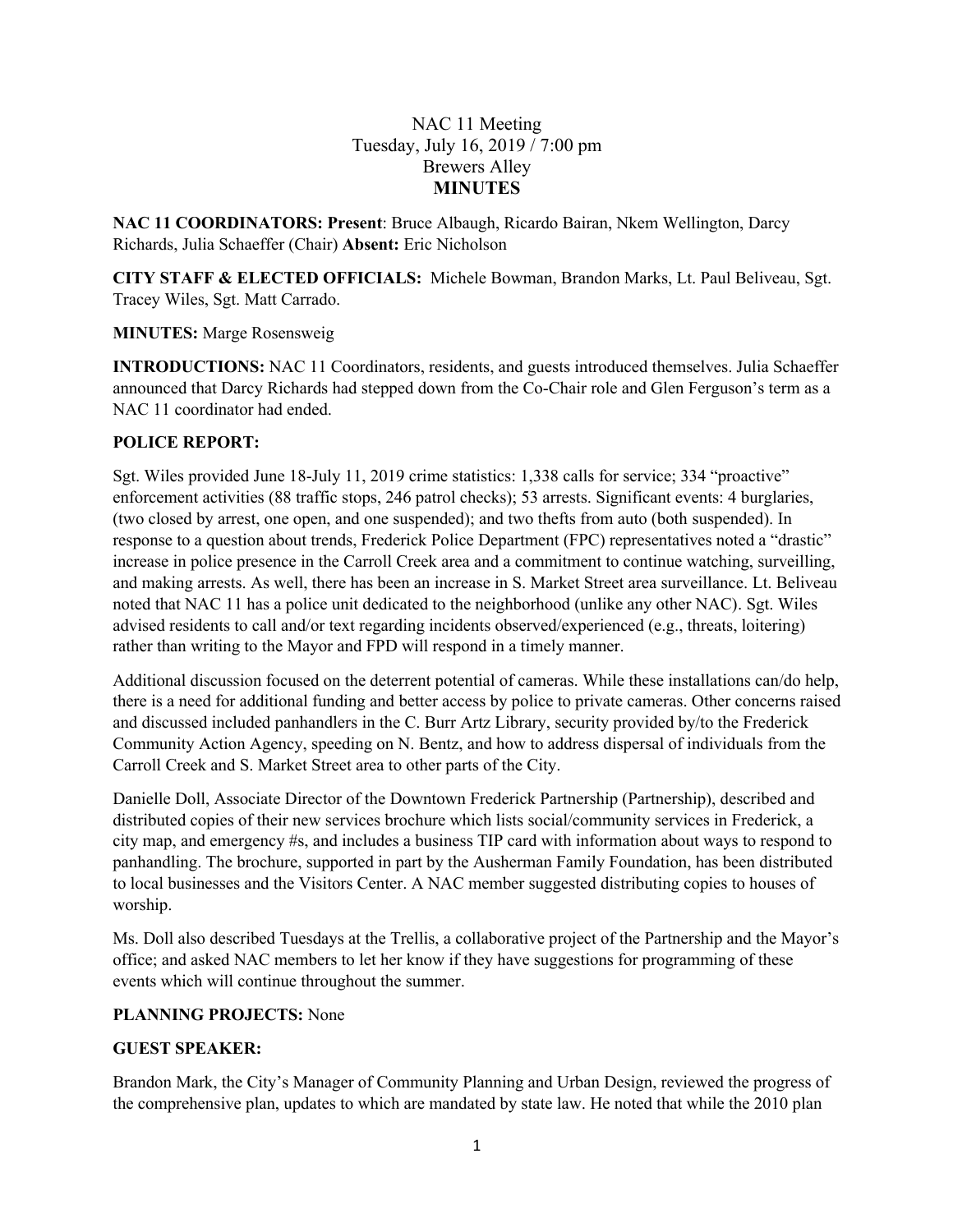focused on two small area plans, the 2020 plan will encompass the entire city and will have benchmarks that correspond to the budget and annual review.

NAC member questions focused on the extent to which the 2010 plan had been implemented, parkland conservation, citizen input, and planning decisions. Mark noted that the on-line survey provides guidance for citizen input; and that in the future, panning approvals will be more form- than use-driven.

## **ISSUE UPDATES:**

Subcommittee updates are posted on the reverse side of the meeting agenda.

In addition:

- the Seriously Deteriorated and Habitually Vacant Property (SDHVP) subcommittee has continued to meet formally with key players (the Mayor and his staff, the Partnership, the Historic Preservation Commission) and informally (with residents and business owners/managers) to promote their proposed Vacant Property Registration Ordinance (VPRO). SDHVP members advised the NAC meeting attendees of the August  $1<sup>st</sup>$  public hearing on the City's proposed amendment to the Receivership Ordinance to include a definition of "habitually vacant" and urged interested residents to attend and provide feedback.
- the South Corridor Community Group met on June  $25<sup>th</sup>$ ; and sub-groups are being formed to address specific issues. The Ausherman Family Foundation is supporting these efforts.

#### **OLD BUSINESS:**

The NAC coordinators noted that consistent with the Open Meetings Act, meeting minutes are being distributed. A process for receipt of subcommittee documents by the NAC will be developed.

## **NEW BUSINESS:**

Several items were discussed:

- The new City logo: Attendees asked for clarification of the branding process, with particular reference to the logo design process, whether/how input was gathered from city residents, who (and using what criteria) selected the winning design, why a Jacksonville, Florida design team rather than a local firm had been selected for this project.
- Friends of Mullinix Park: Four (4) Food Truck and Family Night events have been scheduled by Parks & Recreation. Two have been held; the third is scheduled for July  $24<sup>th</sup>$ . NAC 11 residents are encouraged to attend and share in this positive use of Mullinix Park.
- Carroll Creek video surveillance: NAC 11 members are urged to contact aldermen/women to support a budget allocation for this activity.
- High-density residential development: A proposal for low income tax credits has been submitted to the State for a 150-unit apartment complex at the corner of Broadway and East South Street (not in but immediately adjacent to NAC 11). Concerns were raised that such a complex would result in too much density and residents are advised to monitor the situation.
- Planning Commission's rezoning of the Frederick Soup Kitchen from institutional to permanent residence: Concerns include the density and number of units delineated in an area currently zoned institutional.